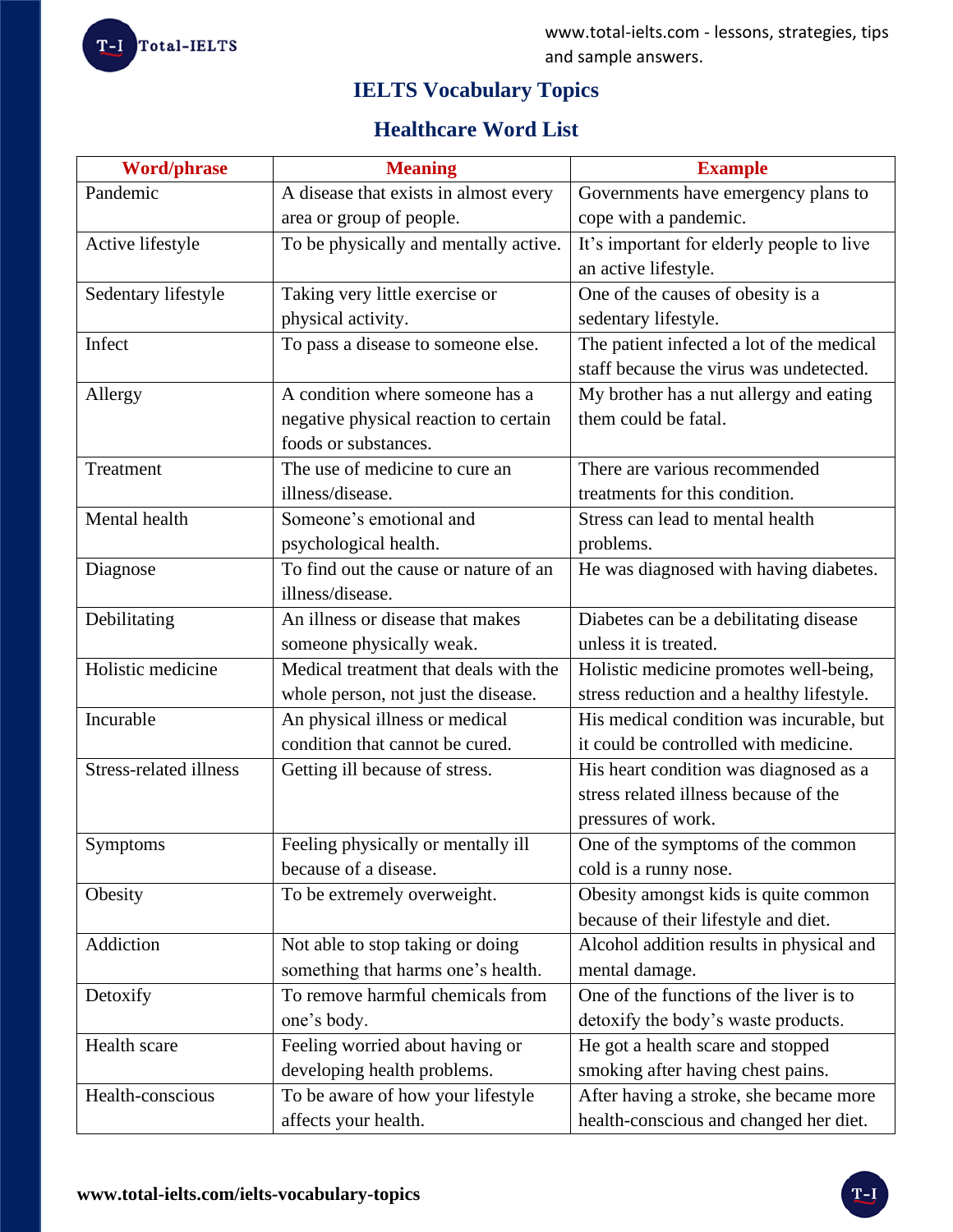T-I Total-IELTS

www.total-ielts.com - lessons, strategies, tips and sample answers.

| <b>Balanced</b> diet | To eat the healthy types and amount   | Eating a balanced diet prevents health      |
|----------------------|---------------------------------------|---------------------------------------------|
|                      | of food.                              | problems.                                   |
| <b>Disease</b>       | Illness caused by infection or health | Flu is the number one contagious disease    |
|                      | condition rather than from an         | in my country.                              |
|                      | accident.                             |                                             |
| Contagious disease   | A disease that can be caught from     | The disease was so contagious that local    |
|                      | someone or something else.            | authorities had to impose lockdown.         |
| Check-up             | A physical examination carried out    | In order to get a work visa, I had to get a |
|                      | by a medical professional.            | medical check-up at the local hospital.     |
| Prescription         | The paper on which a doctor writes    | Some drugs are only available on            |
|                      | the recommended medicine that         | prescription and can't be bought at the     |
|                      | someone needs.                        | pharmacy.                                   |
| Immunization         | The program of preventing the         | A program of immunization stopped the       |
|                      | spread of an infectious disease.      | spread of the disease before it got out     |
|                      |                                       | control.                                    |
| Vaccine              | A drug that protects the body against | The government now offers a free flu        |
|                      | disease.                              | vaccine every winter.                       |
| Surgery              | The practice of cutting open the body | Last year I had surgery to remove my        |
|                      | to repair or remove damaged parts.    | appendix after it became inflamed.          |
| Cure                 | To stop a disease or improve a        | She was prescribed sleeping pills to cure   |
|                      | medical condition.                    | her insomnia.                               |
| Psychotherapy        | Treatment of mental illness without   | She found her psychotherapy sessions        |
|                      | the use of drugs or medicine.         | very helpful. Her therapist was             |
|                      |                                       | understanding and patient.                  |
| Therapist            | A qualified professional who treats   | I was recommended to see a therapist to     |
|                      | mental or physical conditions.        | control my anger.                           |
| Physiotherapy        | Treatment of muscles, joints and      | The athlete had to undergo                  |
|                      | nerves.                               | physiotherapy after he broke his leg.       |